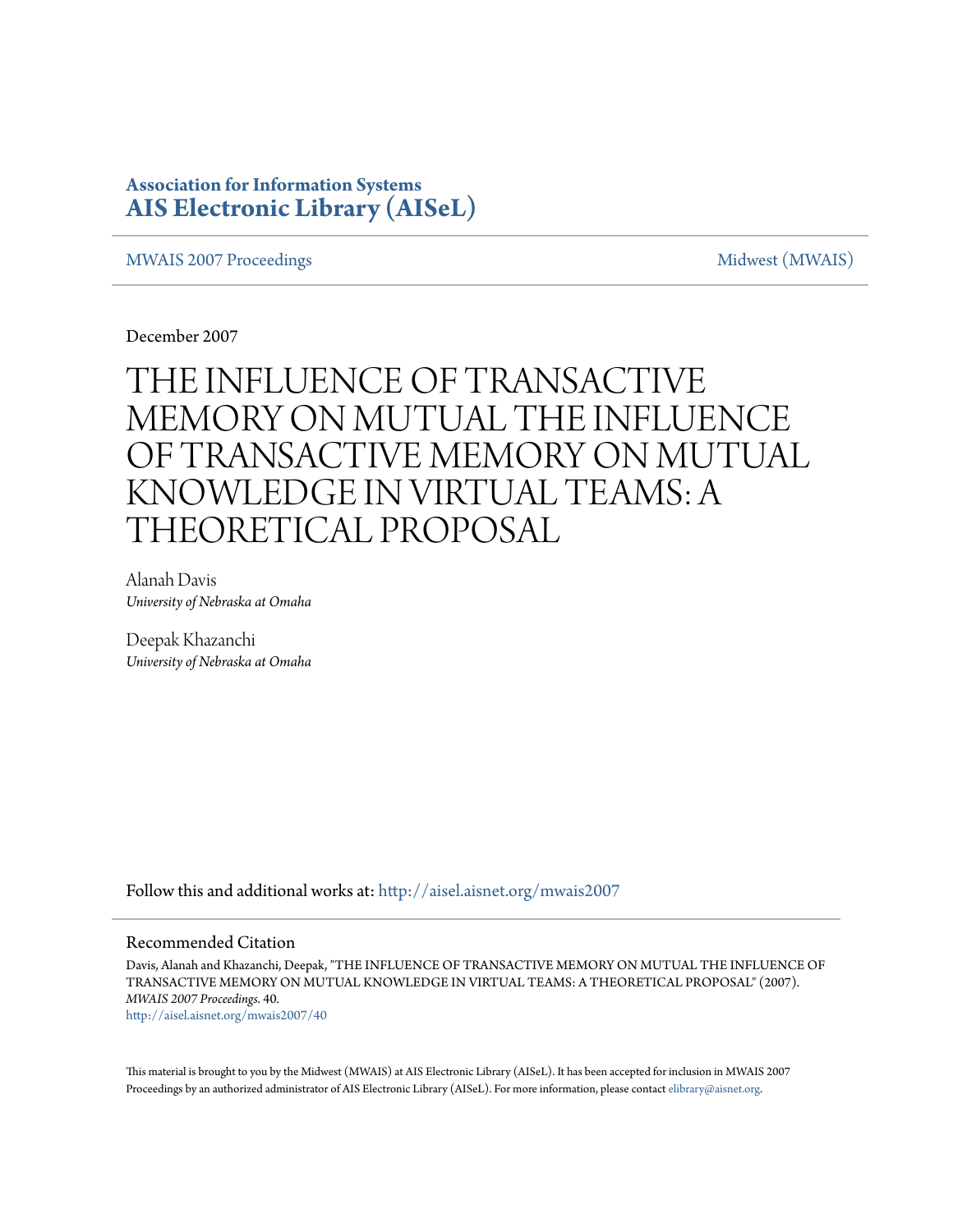## **The Influence of Transactive Memory on Mutual Knowledge in Virtual Teams: A Theoretical Proposal**

**Alanah Davis Deepak Khazanchi**  University of Nebraska at Omaha University of Nebraska at Omaha alanahdavis@mail.unomaha.edu khazanchi@unomaha.edu

## **ABSTRACT**

*Advancements in information technologies (IT) have enabled the ability to exchange knowledge within and across organizations through virtual teams. However, the ability to effectively communicate and share knowledge in virtual settings can become a difficult task due to the complex nature of both the virtual context and the technology used to support them. This paper argues that transactive memory theory can explain how mutual knowledge enhances virtual team performance. We present a conceptual model and theoretical propositions for the study of the relationship between transactive memory and mutual knowledge in virtual teams.* 

## **KEYWORDS**

Mutual knowledge, common ground, common knowledge, shared knowledge, transactive memory theory, virtual teams.

## **INTRODUCTION**

Advancements in information technologies (IT) have enabled the ability to exchange knowledge within and across organizations through virtual teams. However, the ability to share knowledge and effectively communicate can become a daunting task in this virtual setting because of the complex nature of both the virtual context and the technologies used to support them. The development of a shared understanding is critical for ensuring that any differences caused by the characteristics of virtuality are minimized.

Virtual teams have been described as teams whose members are separated by time and space and who have been brought together to accomplish a goal by conducting communication predominately through technology (Lipnack et al. 1997). Current research on knowledge sharing and information transfer in virtual teams suggests that "sharing of existing knowledge leads to the creation of new knowledge" (Chua 2001). Furthermore, conflict results due to uneven information among virtual team members (Hinds et al. 2003). This uneven information can result from a failure to share uniquely held information or not including all team members on certain messages. Thus it is important for virtual team members to interact and develop a mechanism for engendering shared meaning and potentially enhancing virtual team processes and performance. This common understanding or shared knowledge has been termed "mutual knowledge" and is defined as "*knowledge that communicating parties share and that each party knows that they both possess"* (Davis et al. 2006; Krauss et al. 1991).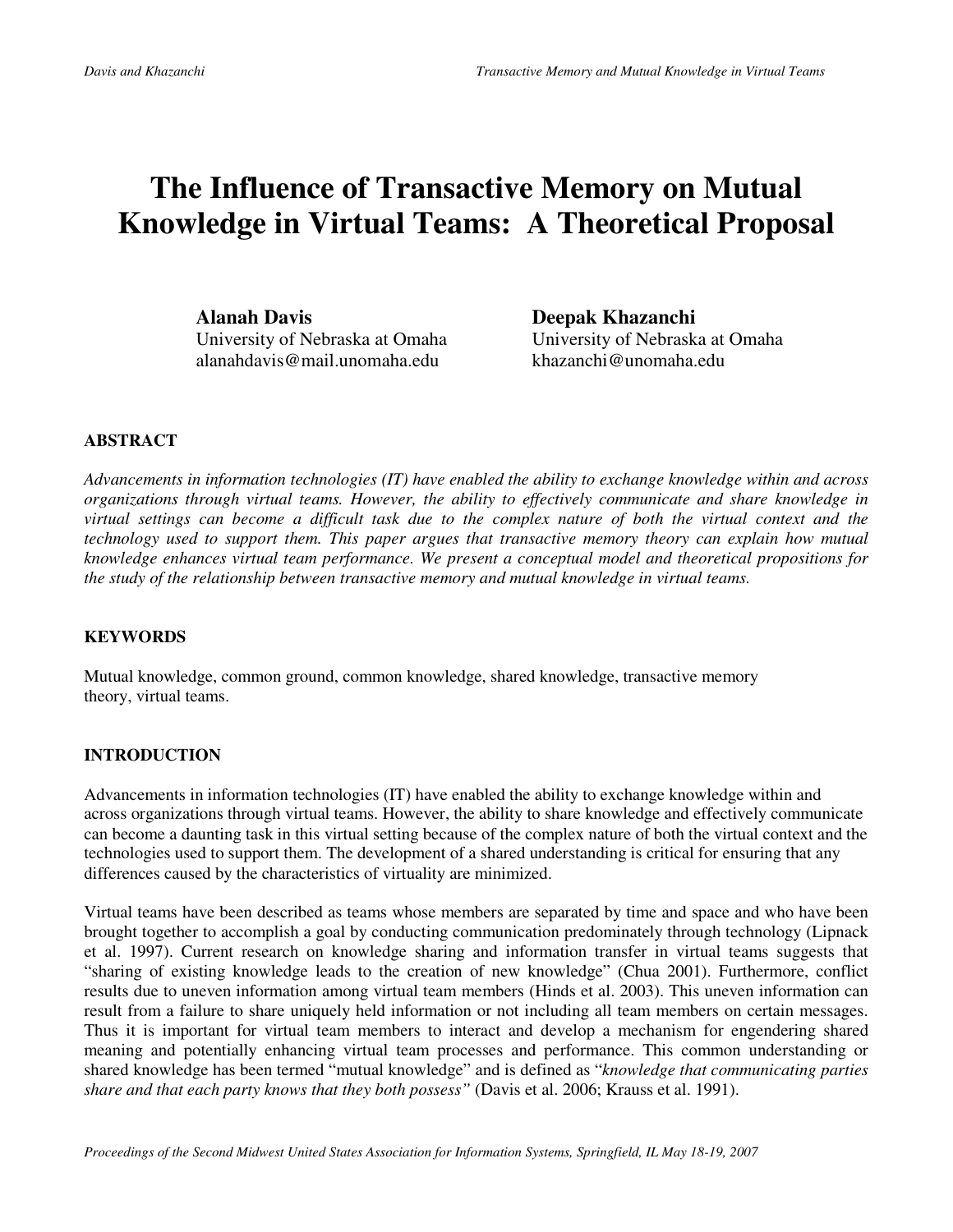DeSanctis and Monge (1998) assert that transactive memory systems, "the context-specific and unique communication processes that develop within a group and guide knowledge sharing, can be formalized and reapplied when groups are dissembled and re-arranged." In this paper we posit that transactive memory can impact virtual team performance and satisfaction both directly and through mutual knowledge. We conceptually analyze this theory by reviewing previous literature in these two areas and constructing a model describing the influence of transactive memory on mutual knowledge on virtual teams' performance.

The rest of the paper is organized as follows. The next section summarize the literature on mutual knowledge followed by a discussion of transactive memory theory We then integrate these ideas and present a conceptual model and theoretical propositions for the study of the relationship between transactive memory and mutual knowledge in virtual teams. The final section provides some implications for future research in virtual teams.

## **MUTUAL KNOWLEDGE IN VIRTUAL TEAMS**

There is ample evidence in the literature to demonstrate that mutual knowledge is necessary for group communication (Cramton 2001; Davis et al. 2006; Dennis 1996; Frey et al. 2005; Krauss et al. 1991). Breakdowns in mutual knowledge result in a number of communication problems. Specifically these problems can include poor decision quality (Dennis 1996) and extra time spent correcting failures of mutual knowledge (Krauss et al. 1991). In a study of students working in dispersed teams to create a business plan for an online store front, Cramton (2001) found that breakdown in mutual knowledge occurs due to the following reasons: failure of one party to perceive the context and situation the other party had intended, failure to distribute information to all team members through a failure in communication media, such as undelivered or undeliverable e-mail messages, difficulty in both communicating and understanding the quality of information, time lag caused by access and transport speeds, and misinterpretation of the meaning of silence.

In contrast to the above view, some researchers argue that a lack of mutual knowledge is necessary for communication (Oakhill et al. 1996). In particular, "it is a lack of mutual knowledge, and hence an asymmetry between speaker/writer and listener/reader, that typically prompts a linguistic interchange. Thus, both the speaker/writer's and the hearer/reader's knowledge (and their knowledge of each other's knowledge) determine how individuals ought to be described, and how descriptions will be understood" (Oakhill et al. 1996). This view essentially implies that mutual knowledge is not needed for effective group communication.

We have argued previously that despite these two contrary views, mutual knowledge is necessary for virtual team communication and can impact virtual team inputs, processes, and outputs (Davis et al. 2006). Although no quantitative measures for mutual knowledge exist in the extant literature -- most studies use a qualitative approach, one possible way to operationalize mutual knowledge is to assess the degree of information and knowledge sharing (implicit/explicit) and the team members' awareness of its sources or their ability to know where to find it (Cramton 2001; Krauss et al. 1991; Weick et al. 1993).

## **TRANSACTIVE MEMORY THEORY**

Transactive memory was originally introduced by Wegner, Giuliano, and Hertel (1985) as the communication among a combination or grouping of individual minds. The theory describes how both small and large groups can come together and develop complex "group minds" or memory systems that can be potentially more effective than any of the single individuals that comprise the group (ibid). The following example illustrates transactive memory for a pair (or small group).

"Suppose we are spending an evening with Rudy and Lulu, a couple married for several years. Lulu is in another room for the moment, and we happen to ask Rudy where they got the wonderful stuffed Canadian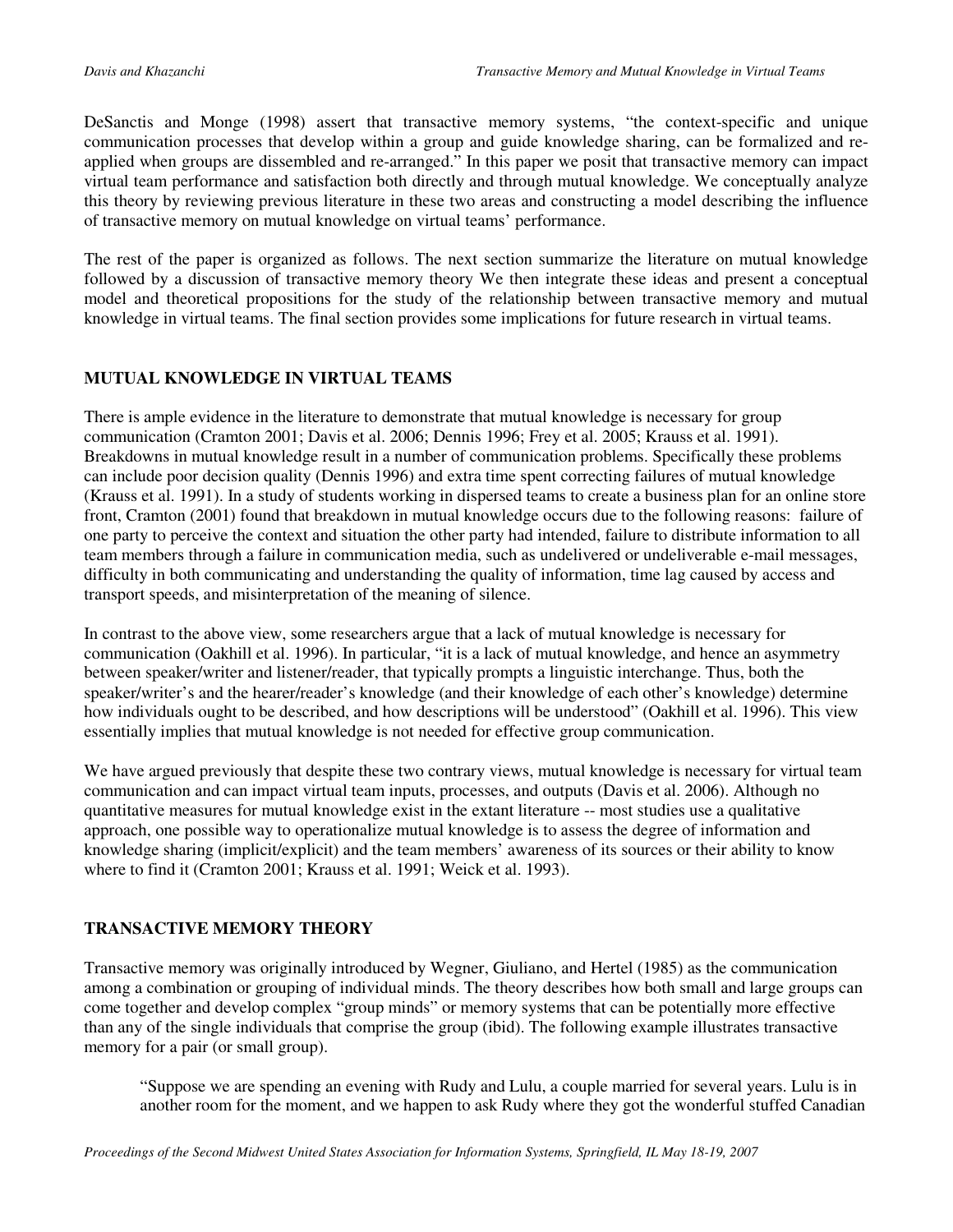goose on the mantle. He says, 'We were in British Columbia…,' and then bellows, 'Lulu! What was the name of that place where we got the goose?' Lulu returns to the room to say that it was near Kelowna or Penticton-somewhere along Lake Okanogan. Rudy says, 'Yes, in that area with all of the fruit stands.' Lulu finally makes the identification: Peachland" (Wegner et al. 1985).

Transactive memory theory is useful in explaining how individuals remember things. The theory relies on transactive encoding, storage, and decoding or retrieval (Wegner 1986; Wegner et al. 1985). In the encoding stage, group members discuss information, where it is going to be stored, and in what form it is going to be stored (Wegner 1986). Encoding can take on any of the following forms direct instruction (e.g. John, remember his name.), assigning common labels (e.g. What was that?), responsibility (e.g. Is this yours?), and preferred location (e.g. I'll be in charge of that.).

According to Wegner (1986), an effective transactive memory system should not leave the encoding or responsibility of storing information to chance. It should be made clear and explicit which individual is going to be responsible for what information (Wegner 1986). Additionally, research suggests that teams with a well developed transactive memory system have established similar labels and categories for encoding and retrieving information (Hollingshead 1998).

After information has been encoded and stored, transactive retrieval relies on individuals in a group accepting the responsibility for knowledge (Wegner 1986). With transactive retrieval, each person in a group does not need to remember everything the group needs to know. It is most important that each person or team member remembers who is likely to have certain information in the future. "This interdependence produces a knowledge-holding system that is larger and more complex than either of the individuals' own memory systems" (Wegner 1986). For example, if a virtual team member has a question about job duties they could go to the project manager to ask who is assigned to a specific task. In this case it is not important that the team member know what all the other team members are assigned to, but more important for them to know who has that information (in this case the project manager).

Studies of transactive memory can explain the behaviors of couples and dyadic relationships (Hollingshead 1998; Wegner 1986; Wegner et al. 1985), as well as similar systems in larger groups (Lewis 2003; Wegner 1995). The larger group work has presented the ideas of transactive encoding, storage, and decoding in terms of a computer network (Wegner 1995). In this research transactive memory is said to be made up of the following three stages (ibid, p. 326): directory updating: the process of team member learning where knowledge is stored, information allocation: the process of assigning knowledge to the team member(s) whose expertise is best suited for specific knowledge, and retrieval coordination: the process of retrieving knowledge by taking advantage of knowing where the knowledge is stored.

Additionally, Lewis (2003) referenced three different stages of transactive memory systems: specialization (differences in team member's knowledge), credibility (opinion of reliability of other team member's knowledge), and coordination (effective knowledge processing). He used these concepts to develop Likert-type measurement scales for each dimension of transactive memory in organizational settings and also validated the scale in three studies (refer Figure 1).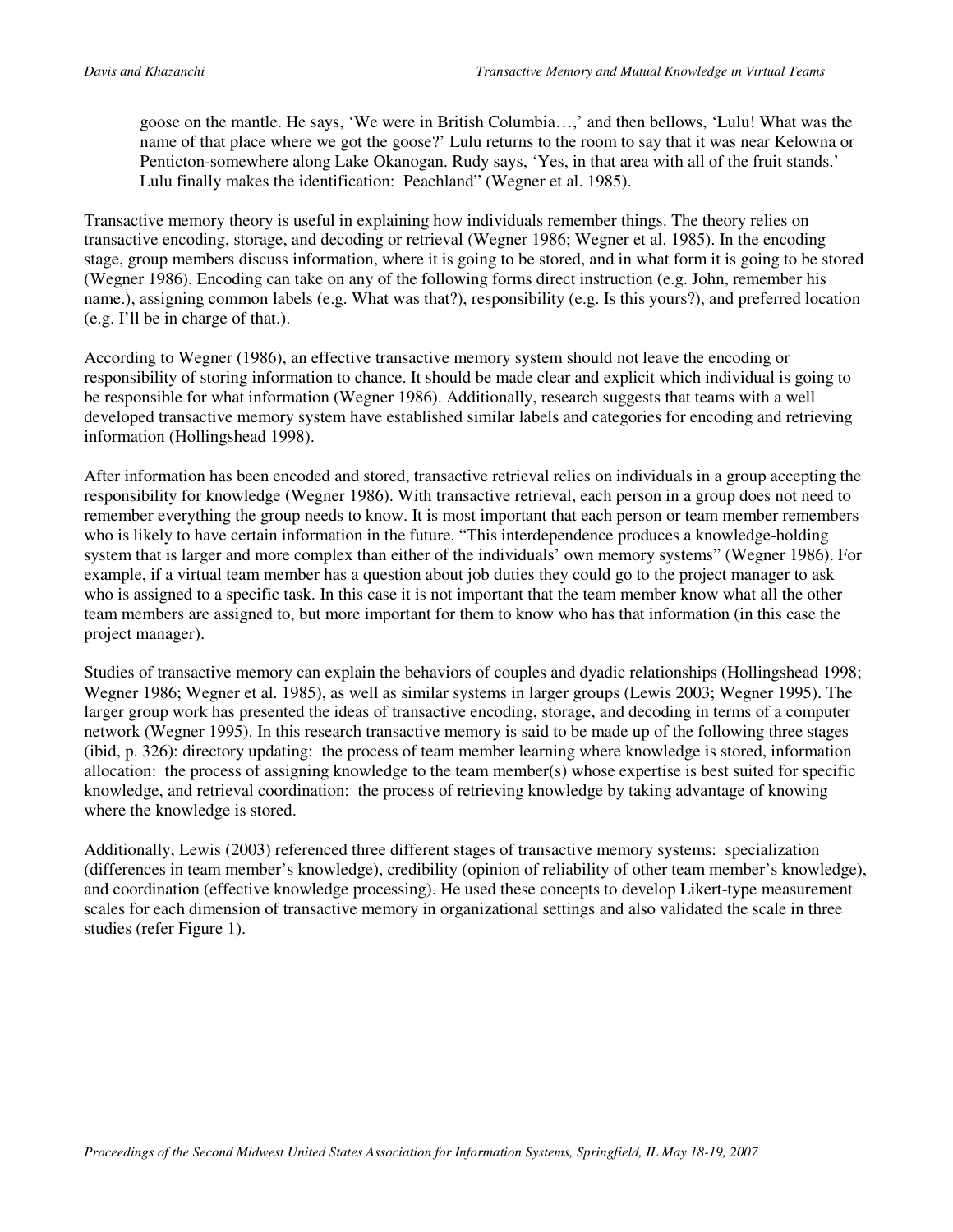#### Specialization

- 1. Each team member has specialized knowledge of some aspect of our project.
- 2. I have knowledge about an aspect of the project that no other team member has.
- 3. Different team members are responsible for expertise in different areas.
- The specialized knowledge of several different team members was needed to complete the project deliverables.
- 5. I know which team members have expertise in specific areas.

**Credibility** 

- 1. I was comfortable accepting procedural suggestions from other team members.
- 2. I trusted that other members' knowledge about the project was credible.
- 3. I was confident relying on the information that other team members brought to the discussion.
- 4. When other members gave information, I wanted to double-check it for myself. (reversed)
- 5. I did not have much faith in other members' "expertise." (reversed)

### Coordination

- 1. Our team worked together in a well-coordinated fashion.
- 2. Our team had very few misunderstandings about what to do.
- 3. Our team needed to backtrack and start over a lot. (reversed)
- 4. We accomplished the task smoothly and efficiently.
- 5. There was much confusion about how we would accomplish the task. (reversed)

Note: All items use a 5-point disagree-agree response format, in which 1 = *strongly disagree*, 2 = *disagree*, 3 = *neutral*,  $4 = agree$ , and  $5 = strongly agree$ .

## **Figure 1. Transactive Memory System Scale Items (Lewis, 2003)**

## **TRANSACTIVE MEMORY AND MUTUAL KNOWLEDGE IN VIRTUAL TEAMS**

In the previous sections, we have summarized the notion of mutual knowledge in virtual teams as well as research on transactive memory theory. We theorize that transactive memory is a precursor to mutual knowledge and that transactive memory influences virtual team performance and satisfaction through mutual knowledge, as well as directly. Previous research has identified performance and satisfaction as the main virtual team outputs in research (Powell et al. 2004). Performance specifically refers to the effectiveness of the team, while satisfaction refers to a team member's perception of contentment (ibid). Figure 2 illustrates this notion and is followed by a set of propositions based on the model.



**Figure 2. Mutual Knowledge as a Mediator of Transactive Memory and Virtual Team Outputs** 

## *Proposition 1: In virtual teams, higher transactive memory leads to higher mutual knowledge.*

We believe that high transactive memory, thanks to an effective transactive memory system in virtual teams, will lead to high or increased mutual knowledge among team members. For example, we mentioned in the previous section that an effective transactive memory system does not leave the storing of information to chance and that it necessitates that team members be clear who is responsible for certain information. Therefore, transactive memory tells a virtual team member who is responsible for what information. If one has good or high transactive memory then one has better coordination (Faraj et al. 2000). Better coordination means more sharing of information which implies better mechanisms for increased mutual knowledge. Additionally, a lack of transactive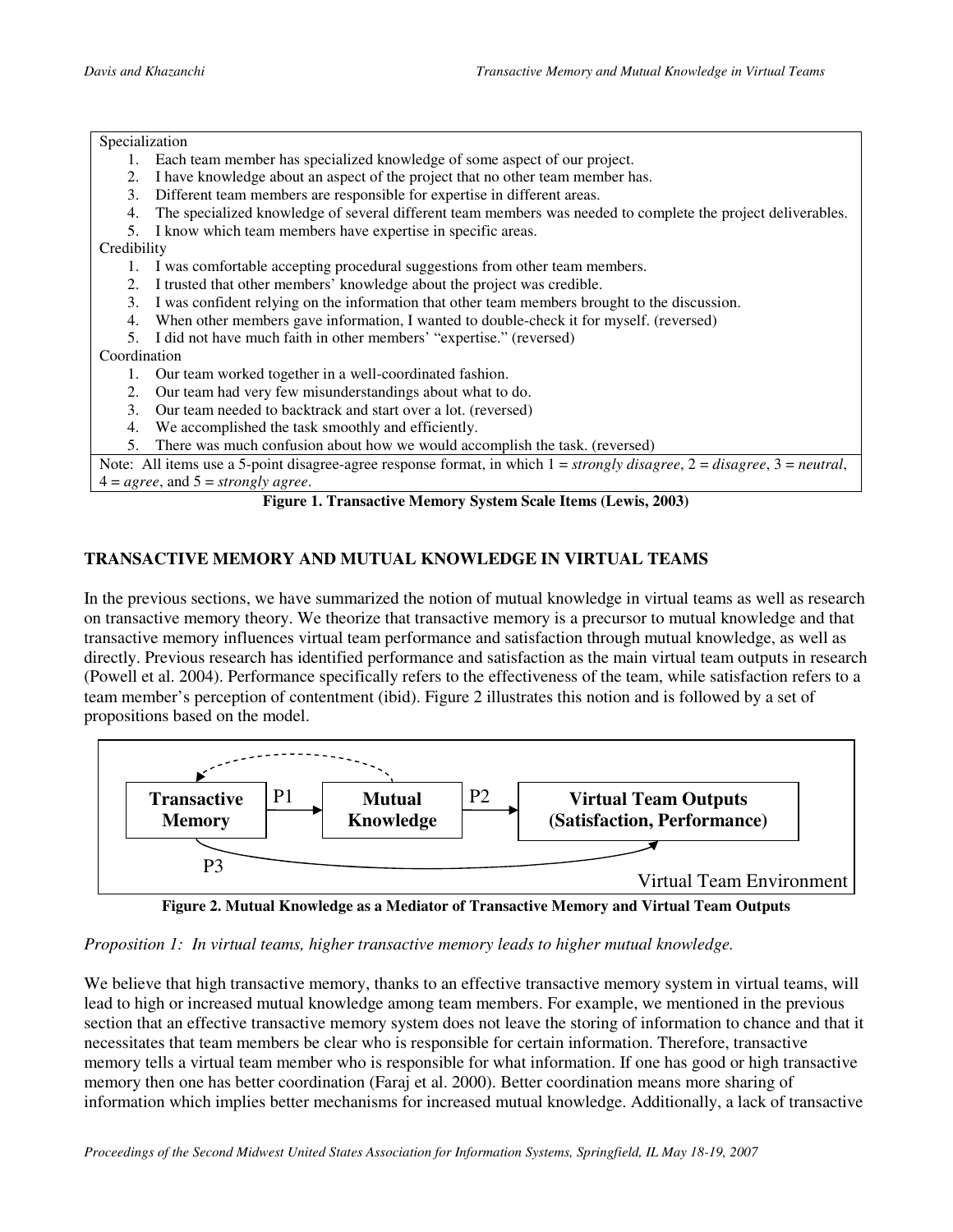memory can explain the lack of mutual knowledge in virtual team environments. In other words groups with low transactive memory will have low mutual knowledge. This is because knowledge is produced in a group setting through individuals sharing both information and common understandings (Beccera-Fernandez et al. 2001). In traditional group settings, effective knowledge sharing practices are necessary for making knowledge available between team members (ibid). Additionally, researchers have found that a transactive memory system alone does not mean that a team member will benefit and it will result in increased team performance (Akgun et al. 2006). This provides additional support for our proposition that mutual knowledge and transactive memory together improve virtual team outputs. Teams with an effective transactive memory system are better able to locate and share their expertise more effectively than teams with a less developed transactive memory (Faraj et al. 2000). Similarly, there is empirical evidence to show that "a transactive memory system without a collective mind is not enough to explain teams' performance" (Yoo et al. 2001). The authors' notion of collective mind is clearly no different than mutual knowledge.

## *Proposition 2: In virtual teams, higher transactive memory leads to high levels of virtual team performance and satisfaction through higher mutual knowledge.*

This proposition suggests that higher transactive memory means higher mutual knowledge, which in turn means higher virtual team performance and satisfaction. Stasser and Stewart (1992) found that group decisions often reflect the common knowledge shared among the team members. Thus, greater the mutual knowledge within a virtual team, the better the team performance, the better virtual team members are able to perform their tasks, and the quality of the final decision is higher (Malhotra et al. 2001). Furthermore, based on a study of undergraduate students in four class sections at a university Beranek (2000) found that groups are more cohesive and also tend to communicate more openly, exert more influences on members to conform to group norms, and display higher task satisfaction. This is supported by the work of Hollenbeck, DeRue and Guzzo (2004) who found that face-to-face teams trained together perform better than individual-based learning teams. The researchers indicate that the shared understanding (mutual knowledge) of the task results in better performance. Additionally, in a field study of 86 IS departments, Nelson and Cooprider (1996) found that shared knowledge mediates the relationship between performance, trust, and influence. They also found that increasing the levels of shared knowledge between groups' leads to increased performance. This directly supports our proposition that mutual knowledge is a mediating influence in the relationship between transactive memory and virtual team performance.

## *Proposition 3: In virtual teams, higher transactive memory can directly lead to higher levels of virtual team outputs (performance and satisfaction).*

Research building on the original ideas of Wegner, Giuliano, and Hertel (1985) has shown that organizational work groups can improve team performance by using transactive memory systems, especially on complex tasks that require knowledge contributions from all team members (Yoo et al. 2001). Additionally research on software development teams has found support for the hypothesis that teams who can recognize where expertise is needed and know where to find it is positively related to team performance (Faraj et al. 2000). Furthermore, a study top management in the banking industry from Rau (2005) confirmed her hypothesis that the location dimension (i.e. knowing which team member knows what information) of team transactive memory positively influences team performance.

## *Proposition 4: In virtual teams, technology (IT) can be used to improve mutual knowledge by increase transaction memory attributes and in consequence mutual knowledge.*

Prior research in virtual settings suggests that transactive memory can be created through the use of IT that supports the components of transactive memory -- directory updating, information allocation, and retrieval coordination (Griffith et al. 2003). Yoo and Kanawattanachai (2001) also propose that "in virtual team environments where a high degree of cognitive interdependence among team members is required for successful decision-making, an effective coordination of knowledge as well as carefully interrelated actions among members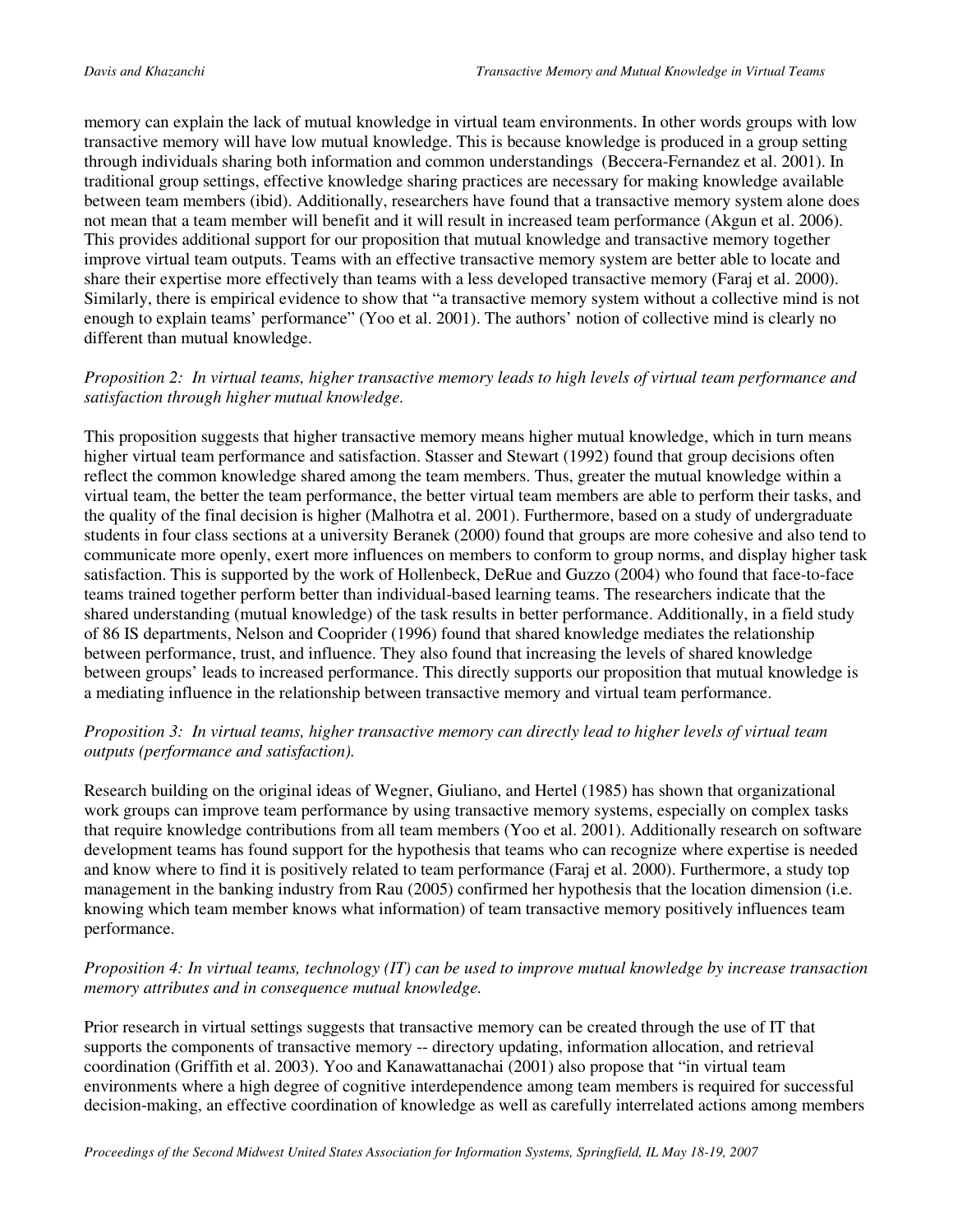are important determinants of team performance" (p. 188). Similarly, DeSanctis and Monge (1998) conclude that mutual understanding can be enhanced and facilitated by formalization and reapplication of transactive memory systems using contextually rich electronic communications.

## **CONCLUDING REMARKS**

The ability to effectively communicate and share knowledge in virtual setting can become a difficult task due to the complex nature of both the virtual context and the technology used to support them. A review of the literature describes the concepts of both mutual knowledge in the context of virtual teams and the theory of transactive memory. In this paper we hypothesize that transactive memory theory can explain and predict how mutual knowledge enhances virtual team performance. Based on this thesis, we present a theoretical model and related propositions. A practical implication of our proposal is that virtual teams need to pay special attention to developing their transactive memory when their teams are originally formed. This can be done by sharing their backgrounds and area of expertise with the team so that members can have a basis for identifying and locating information or knowledge and its potential source.

Our understanding of how transactive memory can impact mutual knowledge in virtual teams' processes and performance needs further empirical investigation. We expect to conduct further research that empirically tests the proposed theoretical model. Additionally, it is unclear from our review of the literature whether or not higher mutual knowledge leads to higher transactive memory. We suspect that this might be the case and that there is the possibility that there is an iterative relationship between the two notions. However, future research should be completed to fully understand this relationship.

## **REFERENCES**

- Akgun, A.E., Byrne, J.C., Keskin, H., and Lynn, G.S. "Transactive memory system in new product development teams," *IEEE Transactions on Engineering Management* (53:1) 2006, pp 95-111.
- Beccera-Fernandez, I., and Sabherwal, R. "Organization knowledge management: A contingency perspective," *Journal of Management Information Systems* (18:1) 2001, pp 23-55.
- Beranek, P.M. "The impacts of relational and trust development training on virtual teams: An exploratory investigation," 33rd Hawaii International Conference on System Sciences, IEEE Computer Society Press, 2000, pp. 1-10.
- Chua, A. "Relationship between the types of knowledge shared and types of communication channels used," *Journal of Knowledge Management Practice*) 2001.
- Cramton, C.D. "The mutual knowledge problem and its consequences for dispersed collaboration," *Organization Science* (12:3) 2001, pp 346-371.
- Davis, A., and Khazanchi, D. "Mutual knowledge and its impact on virtual team performance," 1st Annual Midwest United States Association for Information Systems Conference (MWAIS-01), Grand Rapids, Michigan, 2006, pp. 93-99.
- Dennis, A.R. "Information exchange and use in group decision making: You can lead a group to information but you can't make it think," *MIS Quarterly* (20:4) 1996, pp 433-457.
- DeSanctis, G., and Monge, P. "Communication processes for virtual organizations," *Journal of Computer Mediated Communication* (3:4) 1998.
- Faraj, S., and Sproull, L. "Coordinating expertise in software development teams," *Management Science* (46:12) 2000, p 1554.
- Frey, L., and Sunwolf "The symbolic-interpretive perspective of group life," in: *Theories of small groups: Interdisciplinary perspectives,* M.S. Poole and A.B. Hollingshead (eds.), Sage Publications Inc., Thousand Oaks, CA, 2005.